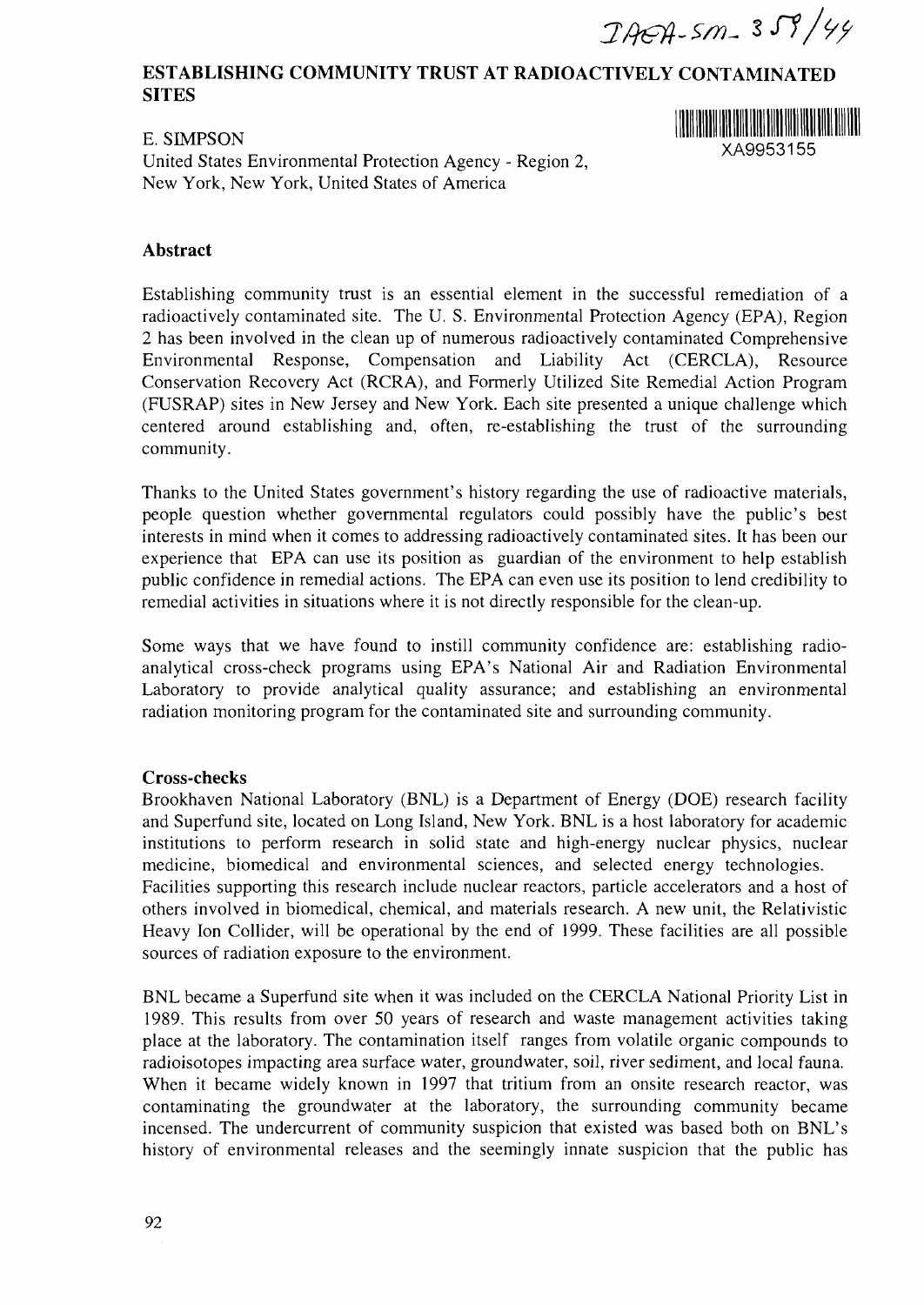concerning radiation. News reports chronicling the steps taken by BNL to characterize and contain the contamination source became commonplace in local and even national newspapers.

The atmosphere of community distrust for BNL was such that a congressional level of inquiry was directed towards the lab. In 1998, the Secretary of Energy decided to terminate the 50 year old relationship between Associated Universities (who managed the lab) and DOE. This decision was based, in part, on the laboratory's loss of the public's trust [1]. During this period, community interest in BNL was so intense that an individual's political stand on Brookhaven and the environment became a platform for those seeking election or re-election to public office.

The idea of radioactive water outraged the community and spurred a number of environmental interest groups into actively campaigning to have the laboratory shut down. This situation generated a great deal of negative publicity for the lab even though none of the tritium contaminated water had migrated offsite. Also, it should be noted that all of the surrounding community was either connected to a municipal water supply or had been slated to be connected in the near future. So, there was little likelihood that any of the tritiated water would be ingested by members of the public.

Though there was no immediate health risk posed by the tritium contamination, there was a perceived threat to the environment and public health. In the light of these circumstances, BNL launched an aggressive program of environmental sampling and characterization to assess the impact and extent of the contamination. The public was kept apprized of findings in the form of press releases and public meetings as soon as sample results had been validated. Despite BNL's efforts, any information and/or assessment provided by the laboratory was seen as less than credible by the public.

EPA offered to participate in characterizing the tritium contamination by having EPA's National Air and Radiation Environmental Laboratory (NAREL) analyze ground water samples. In this way, EPA could provide the public with assurance that an outside regulator was looking over Brookhaven and the Department of Energy's shoulders during the process. Likewise the cadre of DOE scientists assessing the extent of the contamination could utilize EPA's confirmatory data to support their findings from a quality assurance perspective and bolster their credibility in the community.

In the case of BNL, EPA was not content to analyze just a percentage of the water samples, but opted instead to analyzed splits of all water samples taken during the plume characterization phase. EPA was mindful of the limitation of its own laboratory, however, and planned a phased approach for the analysis of the several thousand samples generated. In order to address the acute public interest and support the water analyses performed by BNL, EPA chose to rapidly analyze the initial phase of tritium samples. With good correlation between the analytical results presented by BNL and those obtained by NAREL, BNL was able to prove to the community that their data and analyses were reliable. Having provided this assurance, it was possible for EPA to scale back the tritium analysis. EPA would continue to perform a full 100% of the analysis, but the timing of the results would not be as critical, so NAREL's resources could be more liberally dedicated to other EPA projects.

Brookhaven's tritium plume is currently being addressed as a part of OU III of many ongoing onsite Superfund remedial actions.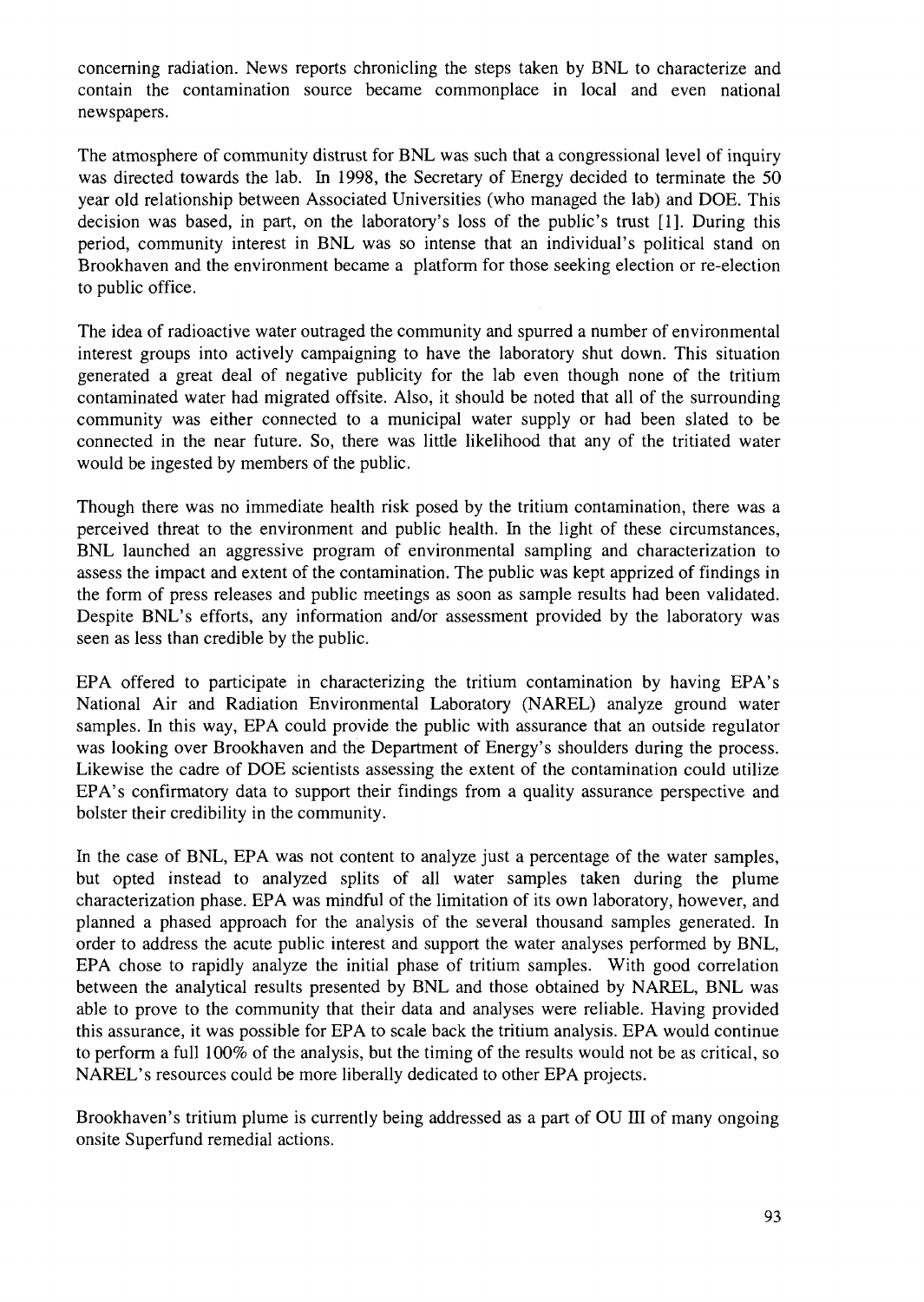## **Environmental Monitoring Programs**

Environmental restoration projects generate a flurry of activity that is highly visible in the surrounding neighborhood. Although access to a work area is typically tightly controlled, site workers are often visible in and around the vicinity wearing respirators and protective clothing. Also, the sights and sounds of heavy machinery are a dead giveaway that something is afoot as excavation activities takes place inside. These site activities tend to first arouse public interest as to what is going on inside. The initial curiosity quickly becomes concern when it becomes known that radioactive materials and contamination are being handled within.

It is understandable how the sight of workers in respirators and protective apparel can cause people near an active clean-up to wonder about personal safety. In situations such as this, there are questions from the public that can be easily anticipated. The questions invariably revolve around impacts to themselves, their children and the environment. Air sampling/monitoring is a good way to provide answers for these questions and help instill confidence in the community.

EPA has a long history of providing environmental monitoring data through its Environmental Radiation Ambient Monitoring System (ERAMS). ERAMS was originally designed as a means to track radioactive fallout trends in the United States from domestic and international above ground atomic bomb testing. More recently, it was used to track fallout from the Chernobyl reactor accident. For EPA to install a limited number of air/radiation monitors focusing on radiation trends around a site is an extension of services that are already provided by NAREL in support of the ERAMS network.

EPA is currently developing a pilot Community Based Environmental Radiation Monitoring (CBERM) program to provide a means by which the public surrounding a radiation clean-up can access accurate environmental monitoring data. The public needs unbiased, accurate, and understandable information on which to base opinions and decisions when it comes to radiation and the environment. C-BERM involves partnering with the community and allowing their concerns to shape the environmental monitoring program. If the public has input on where to sample and what to sample, their level of confidence in site activities will increase.

Our vision involves providing real-time measurements and an environmental sampling program. Another component of our vision is that all environmental data collected be accessible via the Internet through the use of an EPA website. This information will help to demystify radiation and provide a greater degree of comfort in the community.

#### **Conclusions**

In EPA, Region 2, we feel that cross check programs and active monitoring are of great use in building community confidence at radioactively contaminated sites. These measures can also be used to build public confidence outside of the realm of contaminated sites, however. Research institutions that perform experiments in nuclear and high-energy physics have come under increasing pressure from the community because of their use and production of radioactive materials. To this end, EPA confirmatory cross-checks and CBERM can be used to address community concerns about environmental radiation impacts regardless of the source.